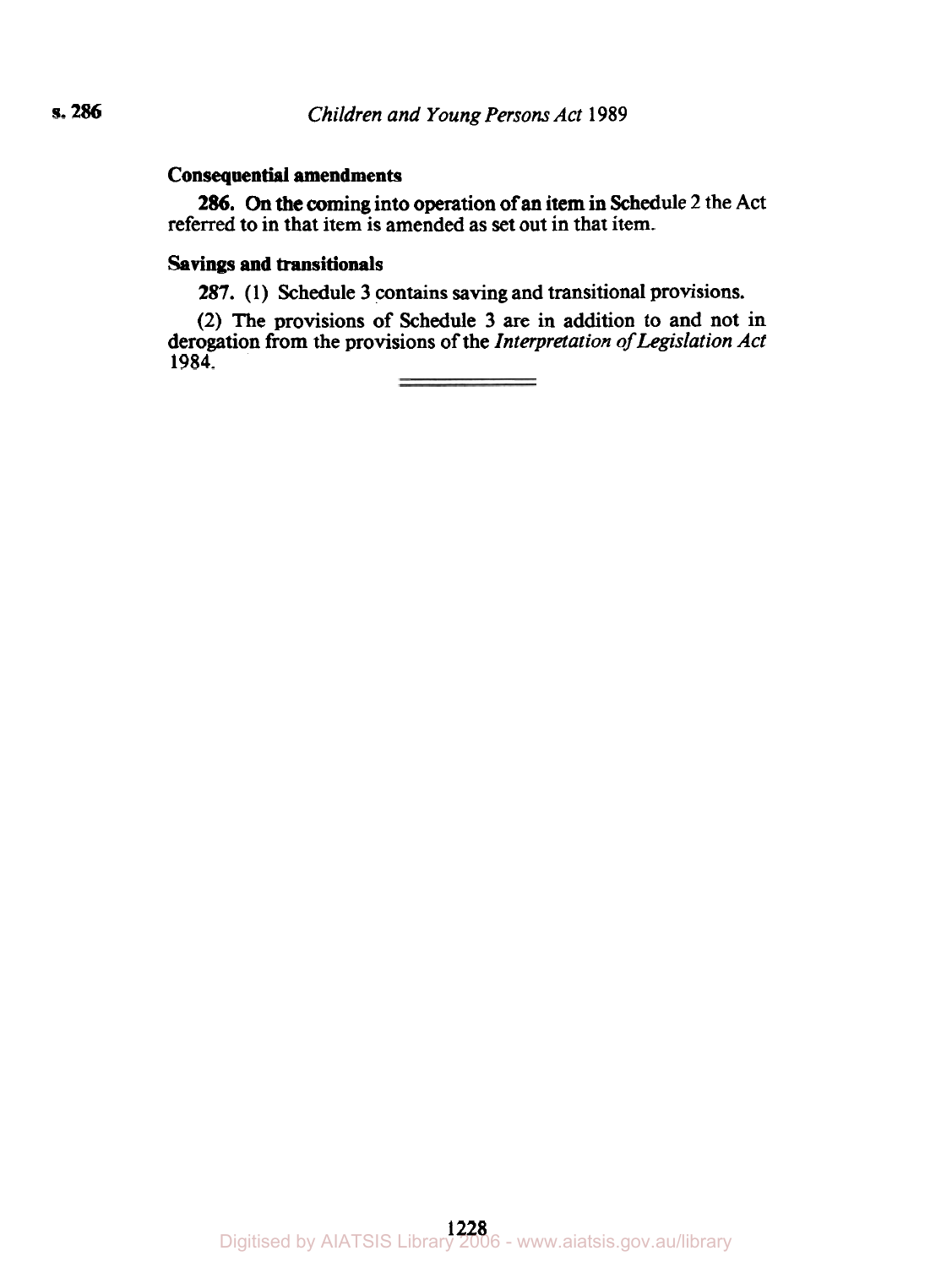## **SCHEDULES**

## **SCHEDULE** 1

Section 260.

## INTERSTATE TRANSFER OF YOUNG **OFFENDERS**

## **Definitions**

- 1. In this Schedule-
	- "Agreement" means an agreement between the Minister and a Minister of another State under clause 2.
	- "Arrangement" means an arrangement made under clause 3 for the transfer of a young offender from Victoria to another State, or to Victoria from another State.
	- "Minister", in relation to a State other than Victoria, means-
		- *(a)* except where the other State **is** the Australian Capital Territory or the Northern Territory of Australia-a Minister of the Crown of that State; and
		- (b) where the other State is the Australian Capital Territory-a Minister of the Crown of the Commonwealth; and
		- **(c)** where the other State is the Northern Territory of Australia-a person holding Ministerial office, as defined in section **4** (1) of the *Northern Territory (Self-Government) Act 1978* of the Commonwealth.

'Sending State" means the State from which a young offender is transferred.

"State" means any State or Territory of the Commonwealth.

"Receiving State" means the State to which a young offender is transferred.

- **"Young** offender" means a person-
	- (*a*) in another State who-
		- (i) is under the age of **18** years; or
		- (ii) is of or above the age of **18** years but under the age of 21 years and who has committed or is **alleged** to have committed an offence when the person was under the age of 18 **years-**

and who has been dealt with under a law which applies in that State and and who has been dealt with under a law which applies in that is<br>which relates to the welfare or punishment of such a person; or<br>(b) in Victoria who —

- 
- (b) in Victoria who  $\rightarrow$ <br>(i) is subject to an order made under paragraph  $(f)$ ,  $(g)$ ,  $(h)$ ,  $(i)$  or  $(j)$  of section **137** (1), whether the order was made by the Children's *Court*  or by some other court; or
	- (ii) is under the age of 21 years and is **serving** a sentence of detention *in*  a youth training centre; or
	- *(iii)* is under the age of **21** years and **has** been released on parole under **this** Act; or
- **(c)** who is in Victoria and is **subject** to an arrangement for the transfer of the person to Victoria or is being transferred **through** Victoria from one State to another under an agreement.

#### **Minister may** enter **into general** agreement

for the transfer of young offenders-*2.* The Minister may enter into a general agreement with a *Minister* of another State

- *(a)* **into** or out of Victoria, and
- (b) **through** Victoria from one State to another.

#### Director-General **may make** arrangements

3. If the Minister enters into an agreement with a **Minister** of another State, the Director-General may make an. arrangement with the Minister of the other State, or **with**  a person authorised by that Minister **as** provided in the agreement, for the transfer of a particular young offender-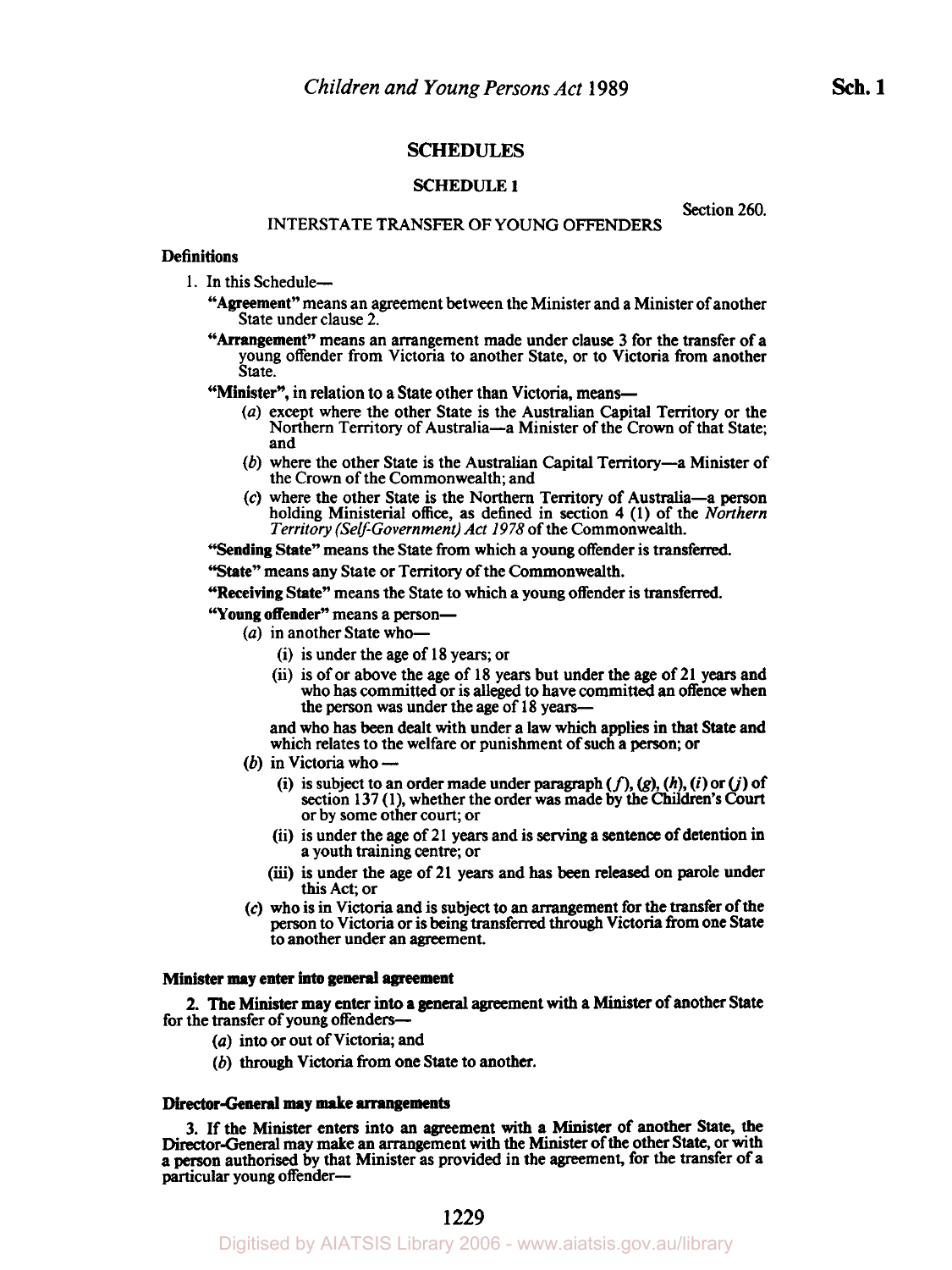#### **SCHEDULE** l-continued

- *(a)* to that State from Victoria; or
- (b) to Victoria from that State.

### Arrangement for transfer out of Victoria

young offender from Victoria to another State **unless-4. (1)** The Director-General must not make an arrangement for the transfer of a

- (a) the young offender or a parent of the young offender applies for the transfer to be made; and
- (b) the Director-General is of the opinion that the transfer is appropriate in all the circumstances including-
	- (i) the place or intended place of residence of the parents; and
	- (ii) the education, further education, training or employment; and
	- (iii) the medical or other needs-

of the young offender; and

- the arrangement and consents to it; and **(c)** the young offender has been given independent legal advice as to the effect of
- order of a court to which the young offender is subject. (d) the Director-General is satisfied that there is no appeal pending against an

(2) For the **purposes** of deciding whether or not to arrange for the transfer of a young offender from Victoria to another State, the Director-General may ask-

- *(a)* the young offender, or
- $(b)$  the parents of the young offender--

for any **necessary** information, and the young offender or parents must supply the information within the time specified by the Director-General.

#### Arrangement for transfer **to Victoria**

*5.* The Director-General must not make **an** arrangement for the transfer of a young offender from another State to Victoria unless the Director-General is satisfied that there are adequate facilities in Victoria for the young offender to be accepted and dealt with as provided in the arrangement.

#### Provisions **to be** made **in each** arrangement

- *6.* ( I ) An arrangement for the transfer of *a* young offender to or from Victoria must-
	- *(a)* provide for the acceptance and means of dealing with the young offender in the receiving State; and
	- (b) **specify** each order of a court of the sending State to which the young offender is subject (including an order deemed by a previous arrangement with Victoria or with another State to have been made by a court of the sending **State);** and
	- **(c)** for each order specified under paragraph *(b)-* 
		- (i) **specify** the way in which it is to operate in the receiving State, which must be as similar as possible to the way in which it would operate in the sending State if the arrangement **were** not made; and
		- (ii) specify the maximum time for which it is to operate, which must not be longer than the maximum time for which it would operate in the sending State if the arrangement were not made.

(2) An arrangement made by the Director-General for the transfer of a young offender from Victoria to another State must provide for the escort under clause 7 (1) (b) to be authorised in that State to hold, take and keep custody of the young offender for the purpose of transferring the young offender to the place and the custody specified in the arrangement.

(3) A reference in sub-clause **(1)** to an Order of a court of a sending State is a reference to any sentence, period of detention, probation, parole or other order which could be made or imposed by that court.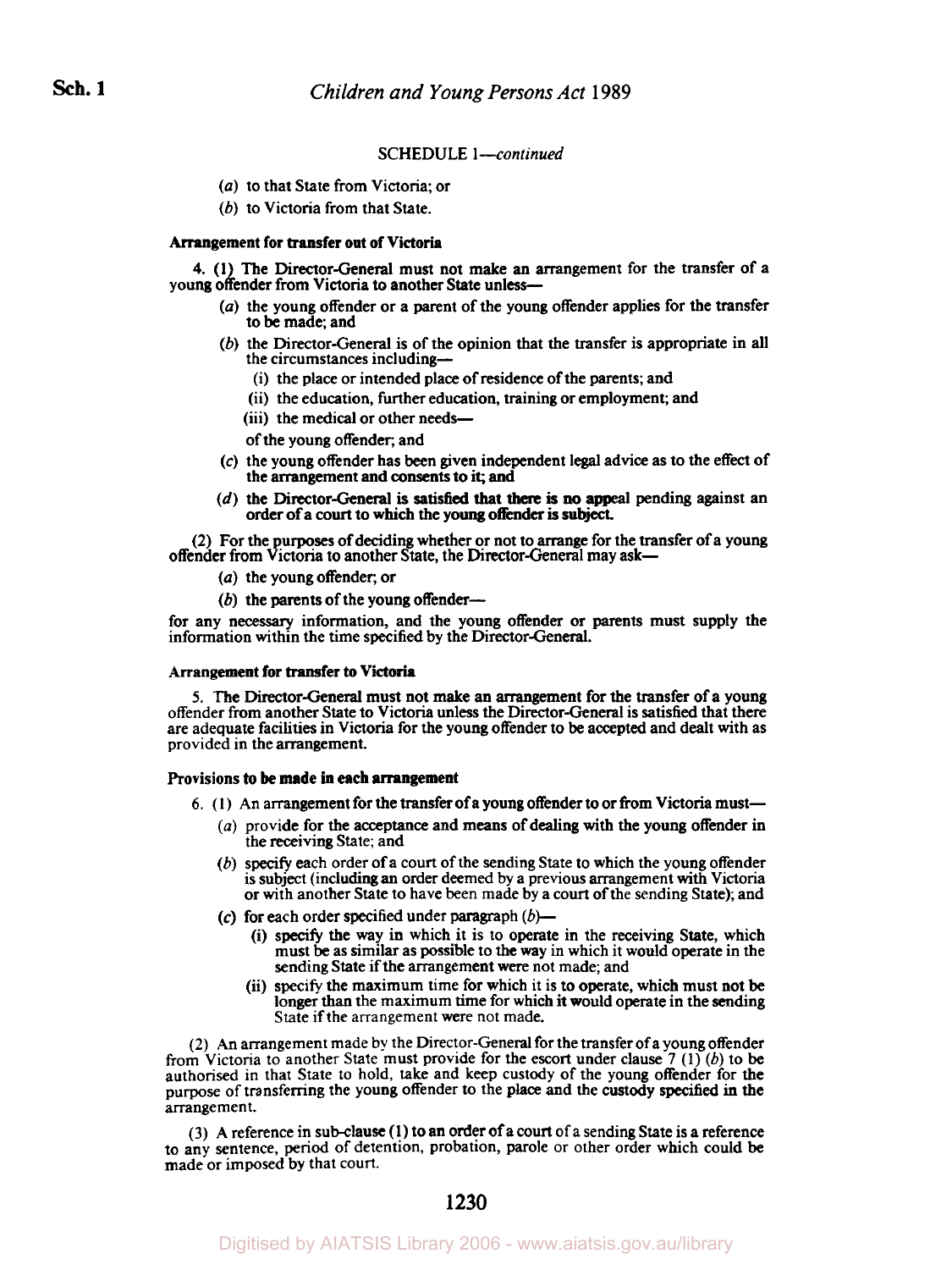## SCHEDULE *I-continued*

#### Transfer order made under **an** arrangement

transfer of a person to another State, he or she must make a transfer order which-**7. (1)** If the Director-General makes an arrangement under **this** Schedule for the

- *(a)* directs the person who **has** the custody of the young offender to deliver the young offender to the custody of the escort; and
- (b) authorises the escort to take and keep custody of the young offender for the purpose of transferring the young offender to the place in the receiving State and to the custody specified in the arrangement.

**(2) A** reference in sub-clause **(1)** to a person having the custody of a young offender is a reference to-

- *(a)* a person in charge of a remand centre, youth residential centre, youth training centre or youth supervision unit; or
- (b) a person in charge of any other establishment conducted and managed by the Department; or
- *(c)* any other person who has custody of the young offender.

(3) A reference in sub-clause **(1)** to an escort is a reference to a youth officer, a member of the police force or a person appointed by the Director-General by an instrument in writing to be an escort for the purposes of this Schedule, or any two or more of them.

#### Transfer **to Victoria** in custody of **escort**

**8.** If under an arrangement for the transfer of a young offender to Victoria **an** *escort*  authorised under the arrangement brings the young offender to Victoria, the **escort,** while in Victoria, is authorised to hold, take and keep custody of the young offender for the purpose of transferring the young offender to the place in Victoria and to the custody specified in the arrangement.

## Reports

9. **(1)** For the purpose of forming **an** opinion or exercising a discretion under **this**  Schedule, the Director-General may be informed as he or she **thinks** fit and, in **particular,**  may have regard to reports from any person who has or has had the **custody** or supervision of a young offender in Victoria or in another State.

(2) Reports of any person who has or has had the custody or supervision of a young offender may be sent to a Minister of another State who **has** entered into an agreement or to a person authorised under an agreement to make arrangements with the Director-General.

## Transfer of sentence or order with transferee

10. If under an arrangement a young offender is transferred from Victoria to another State, then from the time the young offender arrives in that State any sentence imposed<br>on, or order made in relation to, the young offender in Victoria before that time ceases to<br>have effect in Victoria except on, or order made in relation to, the young offender in Victoria before that time ceases to have effect in Victoria except  $-$ 

- *(a)* in relation to any period of detention served by the young offender before that time; or
- (b) in relation to any part of the order carried out in respect of the young offender before that time; or
- *(c)* in relation to the remittance of money to the Minister which is paid in discharge or partial discharge of a sentence of default detention or default imprisonment originally imposed on the young offender by a court in Victoria.

Sentence, etc. deemed to have been **imposed** in this State

State, then from the time the young offender arrives in Victoria-**11.** If under an arrangement a young offender is transferred to Victoria from another

*(a)* any sentence imposed on, or order made in relation to, the young offender by a court of the sending State and specified in the arrangement is deemed to have been imposed or made; and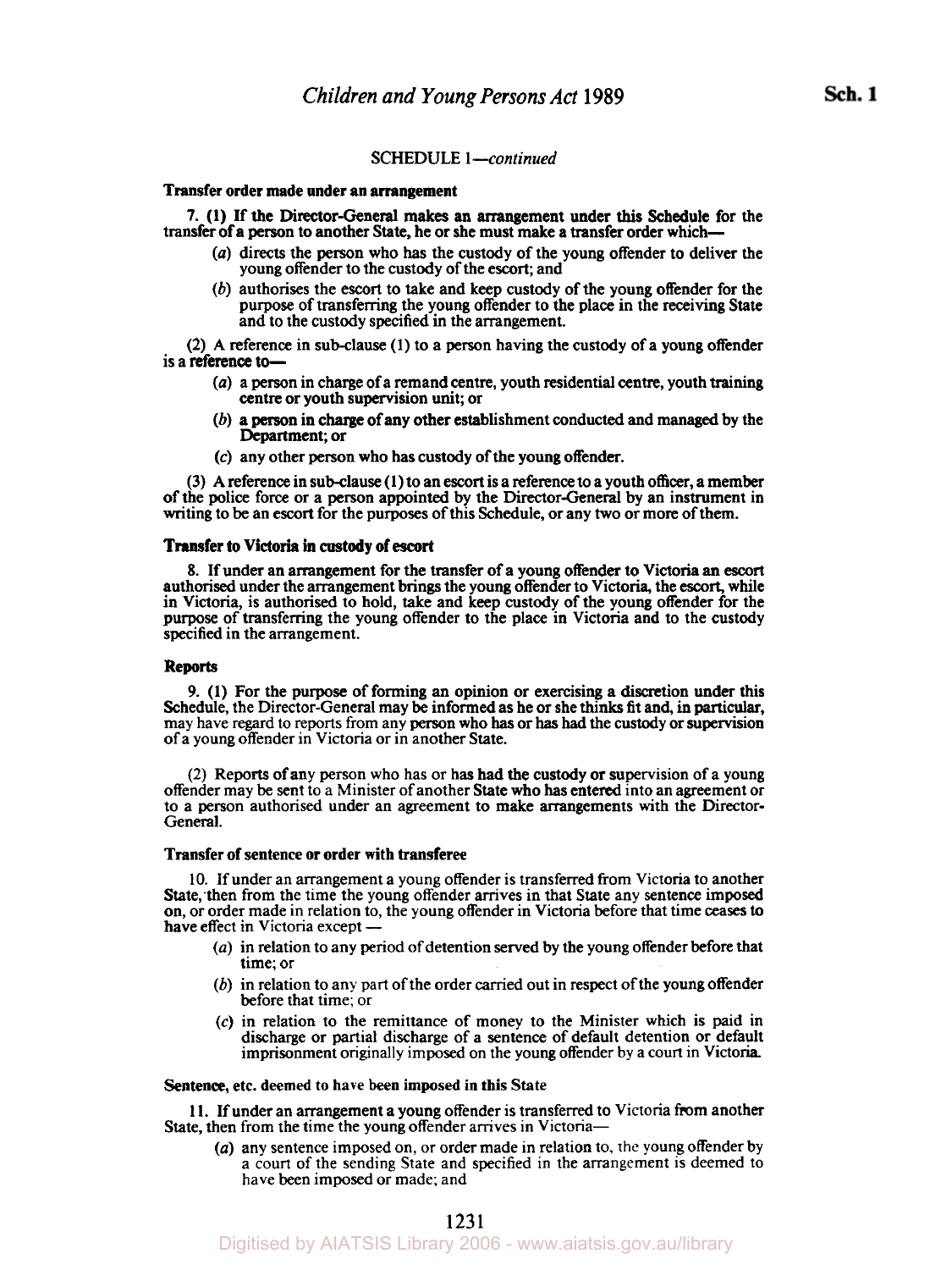## **SCHEDULE** *1-continued*

- (b) any sentence or order deemed by a previous arrangement with Victoria or with another State to have been imposed or made by a court of the sending State and specified in the arrangement under which the young offender i transferred to Victoria is deemed to have been imposed or made; and
- (c) any direction or order given or made by a **court** of the sending State concerning the time when anything to be done under an order made by a court of that State commences is, so far as practicable, deemed to have been given or made—

by the court in Victoria specified in the arrangement and, except **as** otherwise provided in this Schedule, has effect in Victoria as specified in the arrangement in accordance with clause 6, and the laws of Victoria apply, as if that court had had power to impose the sentence and give or make the directions or orders, and did in fact impose the sentence and give or make the directions or orders.

### **Lawful custody** for transit through **Victoria**

12. **(1)** The Director-General may authorise the person in charge of a remand centre, youth residential centre, youth training centre or youth supervision unit or any other person to receive young offenders being transferred through Victoria from one State to another.

(2) If under an agreement for the transfer of young offenders through Victoria from one State to another, a young offender is brought into Victoria by an escort authorised as provided in the agreement-

- *(a)* while in Victoria, the escort is authorised to take, hold and keep custody of the young offender for the purposes of the transfer; and
- (b) a person authorised under sub-clause **(1)** may at the request of the escort and on receiving from the escort written authority for the transfer as provided in the agreement-
	- (i) receive and detain the young offender in the custody and for the time the escort requests, if it is reasonably necessary for the purposes of the transfer, and
	- (ii) at the end of that time deliver the young offender into the custody of the escort.

## **Escape from custody** of person being **transferred**

**13. (1)** A young offender being transferred through Victoria from one State to another in the custody of **an** escort and who escapes from that custody may be apprehended without warrant by the escort, any member of the police force or any other person.

(2) If a young offender being transferred through Victoria from one State to another in the custody of an escort-

- (a) has escaped and been apprehended; or
- $(b)$  has attempted to escape—

the young offender may be taken before a magistrate who may by warrant under his or her hand order the young offender to be detained in custody at a remand centre, youth residential centre or youth training centre.

(3) **A** warrant issued under sub-clause (2) may be executed according to its tenor.

**(4) A** young offender who is the subject of a warrant under sub-clause (2) must as soon as possible be brought before the Magistrates' Court or the Children's Court (as the *case* requires) which may order-

- *(a)* that the young offender be delivered to the custody of an escort; or
- (b) that the young offender be detained for no longer than  $7$  days until an escort is available from the sending State to *carry* out the arrangement or any orders made by a court of that State.

*(5)* If a young offender who is the subject of an order under sub-clause **(4)** (b) is not, in accordance with the order, delivered into the custody of an escort within a period of **7**  days from the making of the order, the order has no further effect.

(6 **A** reference in this clause to an escort in relation to a young offender being transferred through Victoria from one State to another under an agreement is a reference **to-**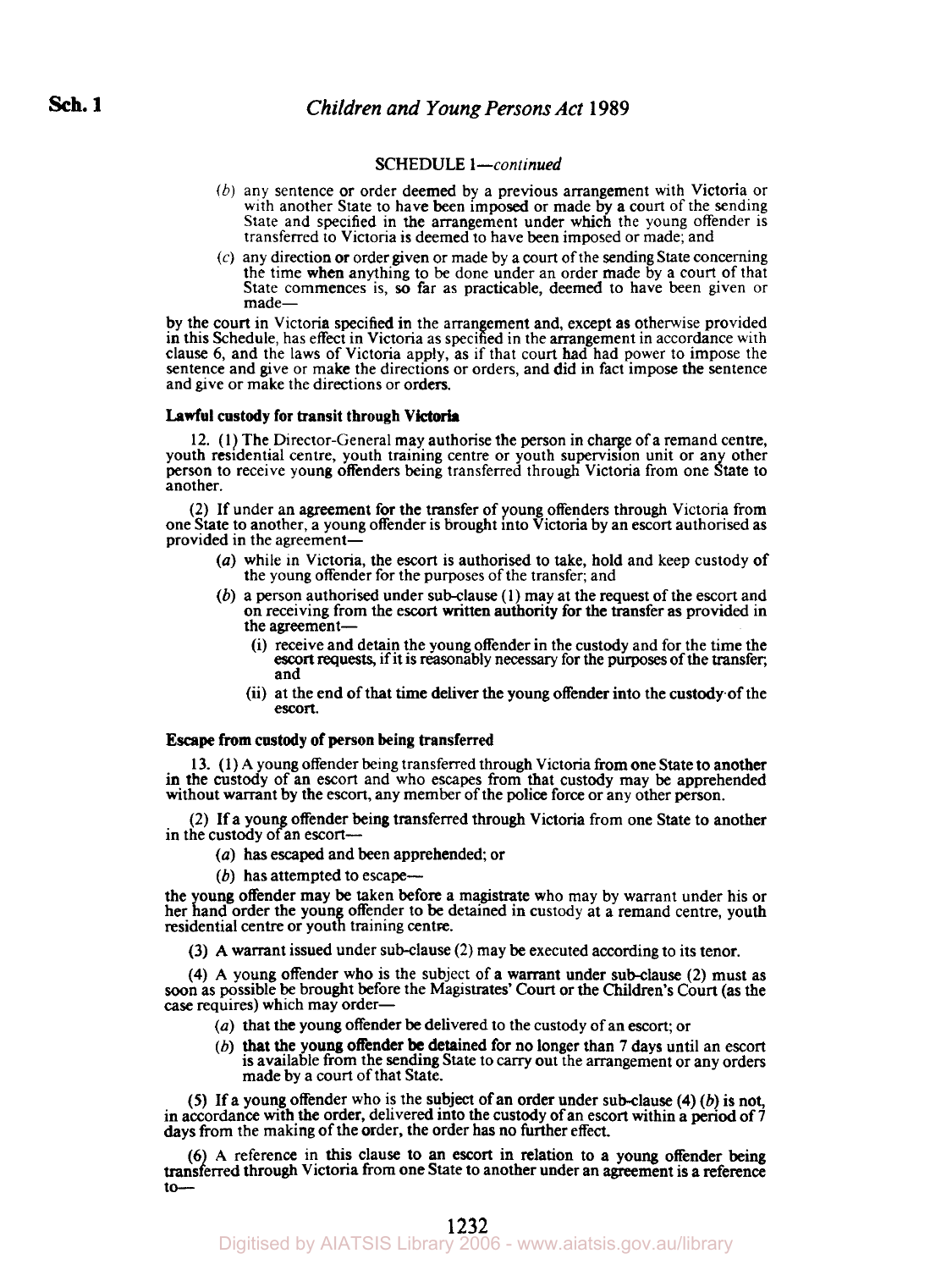## SCHEDULE 1-continued

- *(a)* the escort authorised in the manner provided for in the agreement; or
- $(b)$  if the young offender has escaped or attempted to escape-
	- (i) that escort; or
	- (ii) a member of the police force of the sending State; or
	- (iii) a person appointed by the Minister of the sending State by instrument in writing to be an escort for the purposes of carrying out any orders of a court of the sending State-

or any two or more of them.

#### Escape from custody-penalty

- 14. (1) **A** young offender-
	- *(a)* who is in custody under an arrangement made for his or her transfer from Victoria to another State; and
	- (b) who was subject before the arrangement to detention in Victoria; and
	- **(c)** who escapes or attempts to escape from that custody while he or she is not within Victoria or the receiving State-

is guilty of an offence and is liable to imprisonment for a term not exceeding **six** months or to detention in a youth residential centre or youth training centre for a term not exceeding six months, to be served after the end of any term of detention to which he or she was subject at the time of the escape or attempt to escape.

- (2) Without limiting the generality of section **253,** that section applies to a person-
	- *(a)* who is in custody under an arrangement for the transfer of the person from Victoria to another State; and
	- (b) who escapes from that custody while he or she is not within Victoria **or** the receiving State-

in the same way as it applies to a person who **escapes,** attempts to escape or is absent without lawful authority from a remand centre, youth residential centre or youth training centre in which he or she is lawfully detained or from the custody of any person in whose custody the person may be.

## Revocation of order of transfer on **escape** from custody

15. The Magistrates' Court or Children's Court may revoke an order made under an arrangement for the transfer of a young offender from Victoria to another State on application made to it under this clause by the Director-G has, while being transferred, committed-

- *(a)* the offence of escaping or attempting to escape; or
- (b) any other offence--

whether-

- **(c)** the offence was an offence against the law of Victoria or of the receiving State or of a State through which the young offender was being transferred, or
- (d) a charge has been filed or **a** conviction secured in respect of the offence or not.

#### Revocation of order of transfer by consent

from Victoria to another State-**16.** (1) The Director-General may revoke an order for the transfer of a young offender

- *(a)* at any time before the young offender is delivered in the receiving State into the custody **specified** in the arrangement; and
- (b) only with the consent of the young offender and of the Minister or other person in the receiving State with whom the Director-General made the arrangement.

(2) If the Director-General revokes an order under sub-clause (I), the Director-General may make a further arrangement with the receiving State for the return of the young offender to Victoria.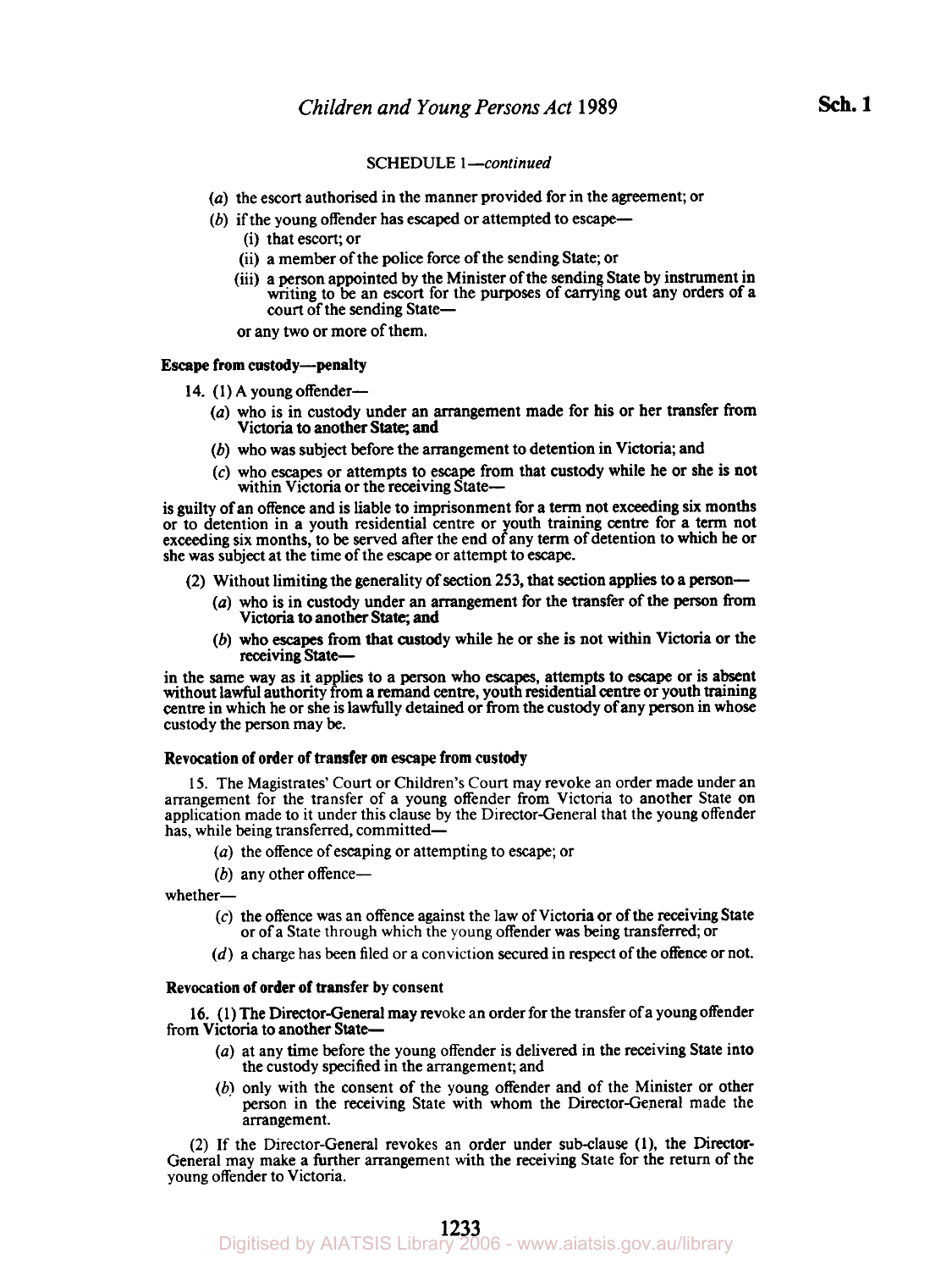## **SCHEDULE 2**

CONSEQUENTIAL AMENDMENTS

Section 286.

#### **1.** *Adoption Act* **1984**

- 1.1 Section 18 is repealed.
- 1.2 In section *46* (3) *(b)-* 
	- *(a)* **for "a** ward **of** the Department **of** Community Welfare **Services** within the meaning **of** the *Community Welfare Services Act* 1970" substitute "the **subject of a** guardianship to Director-General order within the meaning **of** the *Children and Young Persons Act* 1989";
	- *(b)* **for** *"Community Welfare Services Act* 1970" substitute *"Children and Young Persons Act* 1989".

### **2.** Bail Act 1977

2.1 In section 3 (definition **of** "Prison") **for** *"Community Welfare Services Act* 1970" substitute *"Children and Young Persons Act* 1989".

2.2 In section **4** (2 *(d)* (ii) **for** "child or young person within the meaning **of** the *Community Welfare Services Act* 1970" substitute "child within the meaning **of** the *Children and Young Persons Act* 1989".

2.3 In section *5* (3)-

- *(a)* **for** "child **or** young person" (wherever occurring) substitute "child",
- *(b)* **for** *"Community Welfare Services Act* 1970" substitute *"Children and Young Persons Act* 1989";
- *(c)* **for "a** young person" substitute **"a** child".
- *(d)* **for** "the young person" substitute "the child".

#### **3.** *Commonwealth Powers (Family Law-Children) Ad* **1986**

3. In the Schedule **for** *"Children's Court Act* 1973" substitute *"Children and Young Persons Act* 1989".

#### **4.** *Community Welfare Services Ad* 1970

**4.** In section 3 the definition **of "Ward of** the Department **of** Community Welfare *Services"* and "ward **of** the Department" is repealed.

#### *5. Community Welfare Services (Amendment) Ad* **1983**

*5.* The whole **Act** is repealed.

## *6. Corrections Act 1986*

6. In section **75 for** *"Community Welfare Services Act* 1970" substitute *"Children and Young Persons Act* 1989".

### *7. Crimes Act 1958*

**7.1** Section 335 **is repealed.** 

7.2 In section 395 **(4)** *(a)* **for** "children's **court"** (where **twice occurring)** substitute "the Children's **Court".** 

7.3 In section 464 (2) (definition of "Held in a prison, police gaol or youth training centre") in paragraph (c) for "Community Welfare Services Act 1970" substitute "Children" *and Young Persons Act* 1989".

**7.4** In section **464** (2) (definition of "Prison" for **"section** *92* of the *Community Welfare Services Act* 1970" substitute "section **24** ) **of** the *Children and Young Persons Act* 1989".

7.5 In **section 464B (1) for "a** children's **court"** substitute **"the Children's** *court".* 

7.6 In section **464B** (3) for "children's **court"** substitute **"Children's Court".**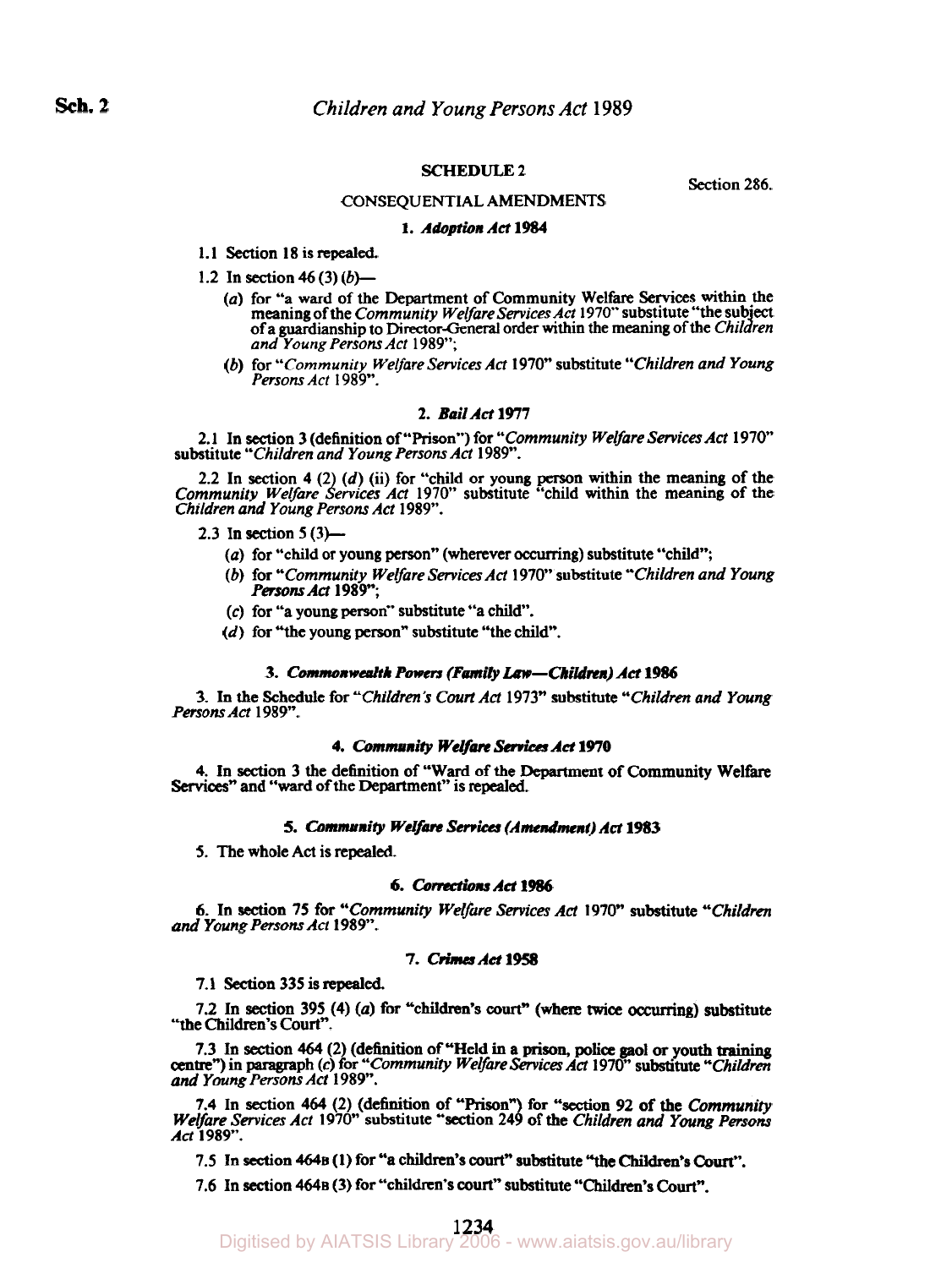## SCHEDULE *2-continued*

**7.7** In section **464B** *(5)* and **(8)** for "children's court" substitute "the Children's Court".

**7.8** In section **464N (3), (4)** and **(5)** for **"A** children's **court"** substitute "The Children's Court".

**7.9** In section **464N (7)** for "a children's court" substitute "the Children's *Court".* 

**7.10** In section **464N (8)** (b) after "centre" insert **"or** is detained in a youth residential centre in the custody **of** the Director-General within the meaning **of** the *Children and Young Persons Act* **1989".** 

**7.1 1** In section **464O (5)** for "a court" substitute "the court".

**7.12** In section **464O (6)** and **(10)** (b) for "a children's **court"** substitute "the **Children's**  Court".

**7.13** In section **464O** ( **10)** (b) after "centre" insert "or is detained in a youth residential centre in the custody of the Director-General within the meaning **of** the *Children and Young Persons Act* **1989".** 

**7.14** In section **464Q (4)** and **(5)** for "a children's court" substitute "the **Children's**  Court".

**7.15** In section **464R (3)** for "a children's court" substitute "the Children's *court".* 

**7.16** In section **506** (definition of "Child") for *"Children's Court Act* **1973"** substitute *"Children and Young Persons Act* **1989".** 

## **8.** *Crimes (Family Violence) Act 1987*

*8.* In section *25* for *"Children's Court Act* **1973"** substitute *"Children and Young Persons Act* **1989".** 

#### *9. Drugs, Poisons and Controlled Substances Ad* **1981**

**9.** In section **71** *(2)* for *"Children's Court Act* **1973"** substitute *"Children and Young Persons Act* **1989".** 

## 10. Interpretation of Legislation Act 1984

**10.** In section **38,** after the definition **of "Act"** insert-

' **"Children's** *Court"* means The Children's *court* **of Victoria.'.** 

#### **11.** *Magistrates' Court Act* **1989**

**11.1** In section **3 (1)** (definition **of** "Youth training centre") for "section 92 of the *Community Welfare Services Act* **1970"** substitute "section **249** of the *Children and Young Persons Act* **1989".** 

**11.2** In section 120 **(1) after** *"Bail Act* **1977" insert** "and the *Children and Young Persons Act* **1989".** 

## 12. Penalties and Sentences Act 1985

**12.1** In section **28 (14)** for *"Children's Court Act* **1973" substitute** *"Children and Young Persons Act* **1989".** 

**12.2 Part 6 is** repealed.

**12.3** In section **82 (1)** (b) **for** *"Community Welfare Services Act* **1970"** substitute *"Children and Young Persons Act* **1989".** 

**12.4** In section **83 (5)** after "imprisonment" insert "or detention in a youth *training*  centre".

**12.5** In section 89 for "children's courts" substitute "the Children's *court".* 

## 13. Penalties and Sentences (Youth Attendance Projects) Act 1984

**13.** The whole Act is repealed.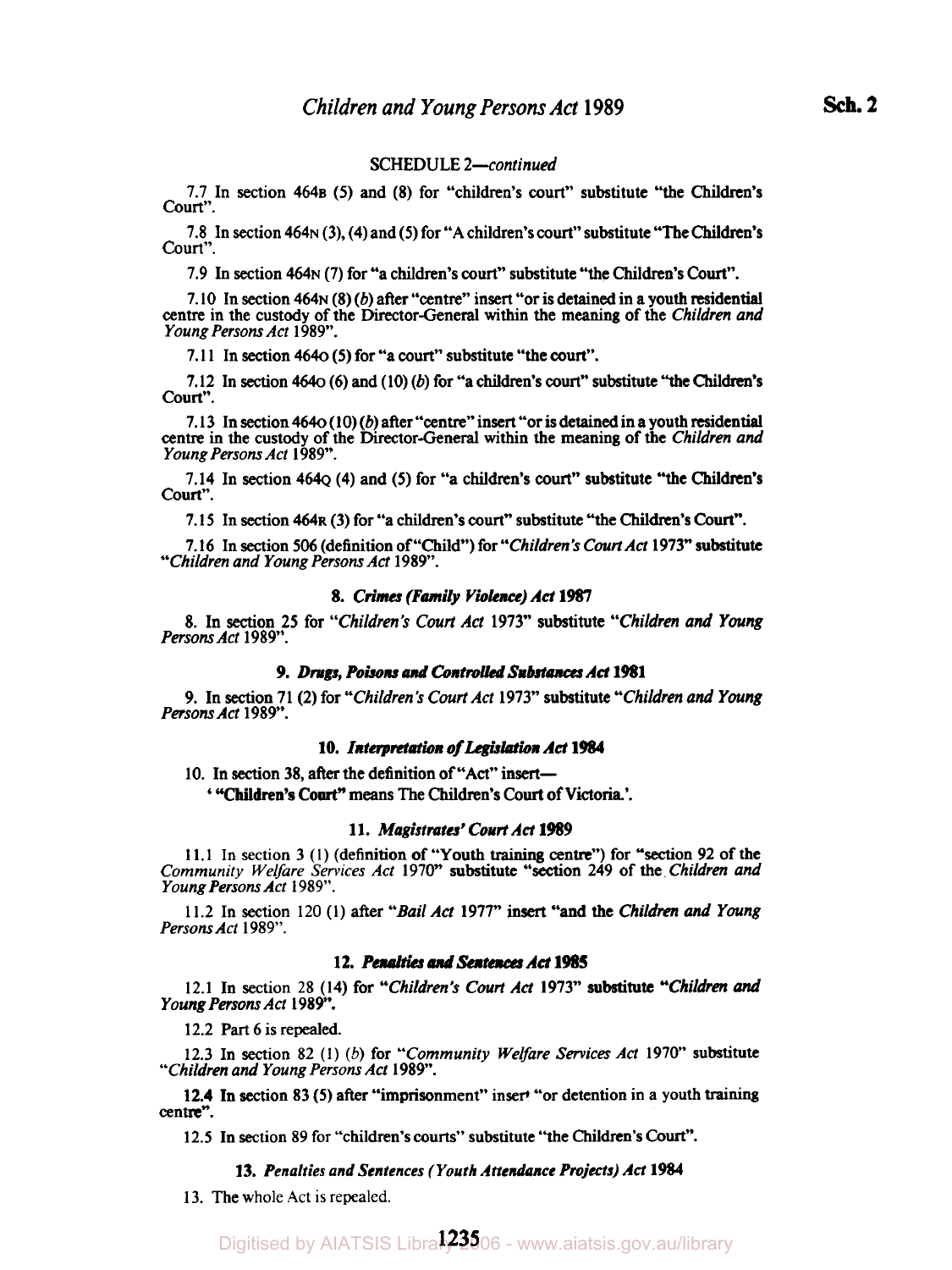## SCHEDULE *2-continued*

## **14.** *Public Service Ad* **1974**

**14.** In section **68** for "clerk of the children's court" (where twice occurring) substitute **"registrar** of the Children's Court".

#### **15.** *Venereal Diseases Ad* **1958**

**15.1** In section **14 (1)-** 

- *(a)* for "A children's court under the *Children's Court Act* **1973"** substitute "The Children's Court under the *Children and Young Persons Act* **1989";**
- (b) for "or young person in need of care and protection" substitute "in need of protection".

**15.2** In section **16 (7)** for *"Children's* **Court** *Act* **1973"** substitute *"Children and Young Persons Act* **1989".** 

## **16.** *Young Offenders (Interstate Transfer) Act* **1986**

**16.** Sections **4** and **5 are** repealed.

#### **SCHEDULE3**

Section *287.* 

#### SAVINGS *AND* **TRANSITIONALS**

**1. (1)** The Children's Court shall be deemed **to** be the same Court **as** the several children's courts existing immediately before the commencement **of** Part *2* and no action, matter or thing shall be abated or affected by the change in the establishment or name of the **Court.** 

*(2)* **Unless** the context otherwise requires, any reference in any Act or in any subordinate instrument or in any document or writing of any kind whatsoever to a children's court or **to** children's courts is **to** be taken **to** refer **to** the Children's Court.

(3) **Unless** the context otherwise **requires,** any reference in any Act or in any subordinate instrument or in any document or writing of any kind whatsoever **to** a children's court held at a particular place **is to** be taken **to** refer to the Children's Court sitting at that place or, if the Children's Court does not sit at that place, **to** the Court sitting at the place that is nearest **to** that place.

**2.** ( **1)** Each person who holds office **as** a magistrate for a children's **court or** children's **courts** immediately **before** the commencement of Part 2 holds office **as** a magistrate under and subject **to this** Act on and from that commencement without any further appointment.

*(2)* Unless the context otherwise requires, any reference in any Act or in any subordinate instrument **or** in any document or writing **of** any kind whatsoever **to** a children's **court** magistrate, a stipendiary children's court magistrate, a magistrate for a children's **court** or a magistrate for children's **courts** is **to** be taken **to** refer **to** a magistrate.

3. (1) Each person who holds office as a stipendiary probation officer under Part II of the Children's Court Act 1973 immediately before the commencement of section 34 of **this** Act holds office **as** a stipendiary probation officer under and subject **to this** Act and the *Public Service Act* **1974** on and **from** that commencement without any further appointment.

(2) Each person who holds office as an honorary probation officer under Part II of the Children's Court Act 1973 immediately before the commencement of section 34 of this Act holds office **as** an honorary probation officer under and subject **to this** Act on and from that commencement without any further appointment.

4. (1) The Youth Parole Board established by section 215 (1) is deemed to be the same Board as the Youth Parole Board established by section 156 of the Community *Welfare Services Act* **1970.**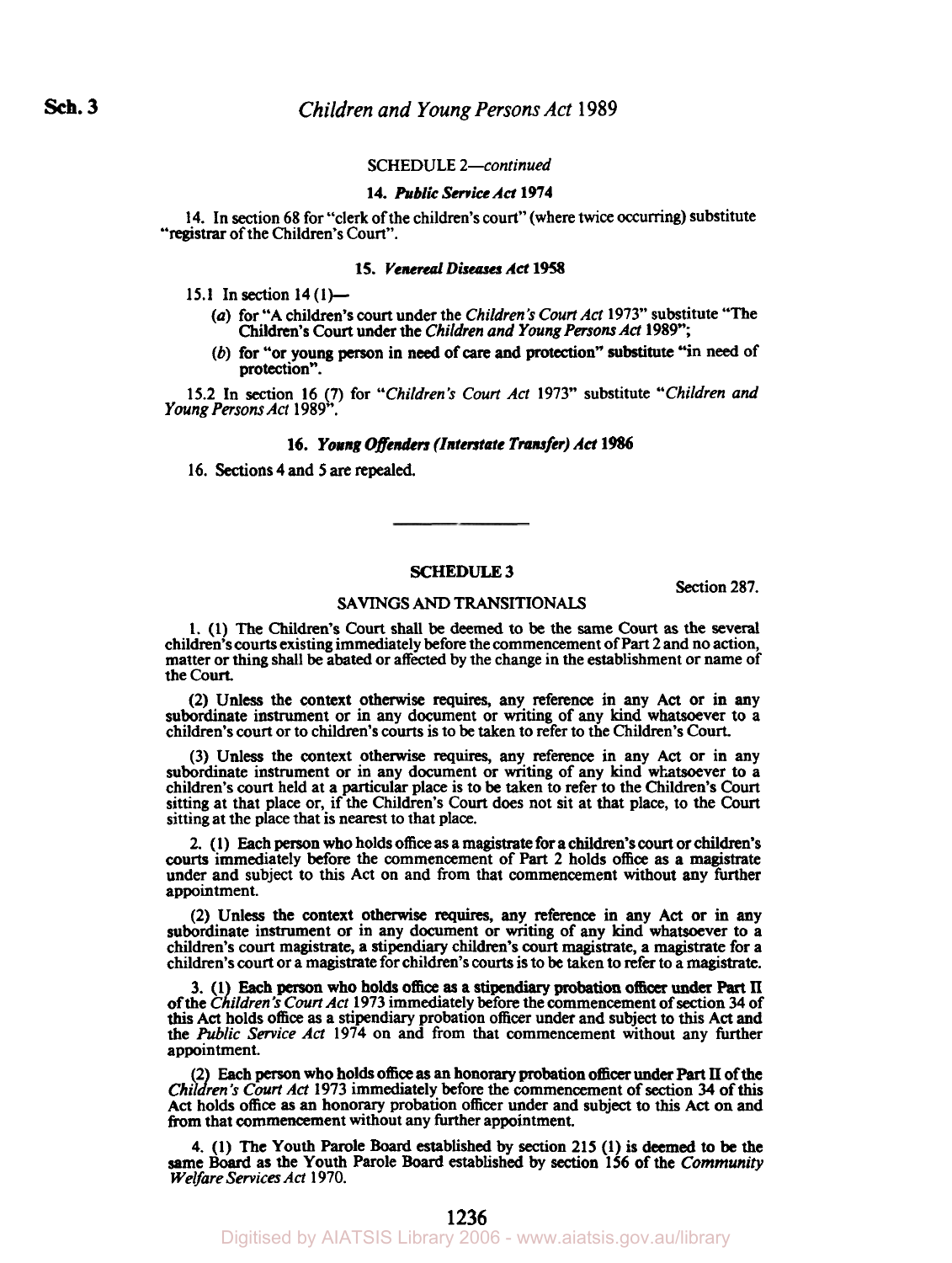### SCHEDULE *3-continued*

(2) Unless the context otherwise requires, any reference in any Act or in any subordinate instrument or in any document or writing of any kind whatsoever to the Youth Parole Board is to be taken to refer to the Youth Parole Board established by section **<sup>215</sup>(1).** 

**(3) All** proceedings pending before the Youth Parole Board established by section 156 of the *Community Welfare Services Act* **1970** immediately before the commencement of section 215 **(1)** may be continued and completed by the Board established by that section as if those proceedings had been commenced under this Act.

**(4)** The person who holds office immediately before the commencement of section 215 (1) as the secretary of the Youth Parole Board established by section 156 of the *Community Welfare Services Act* **1970** holds office under and subject to this Act as the secretary of the Youth Parole Board established by section **215 (1)** of this Act on and from that commencement without any further appointment.

- 5. (1) This Act applies to-
	- *(a)* every proceeding commenced in the Court on or after the commencement of Part 2; and
	- (b) every proceeding commenced in another court before the commencement of Part 2 and transferred to the Court on or after that commencement.

(2) This Act applies, with any necessary modifications, to any action or matter pending in a children's court immediately before the commencement of Part 2 and anything required or permitted to be done under this Act with respect to a proceeding commenced in the Court on or after the commencement of Part 2 must or may be done with respect to any such action or matter.

**(3)** The repeal of the *Children's Court Act* **1973** does not affect anything done **or**  omitted to be done in an action or matter referred to in sub-clause (2) before the commencement of Part 2 and anything so done or omitted to be done is to be taken to have been done or omitted under this Act.

**(4)** The *Children's Court Act* **1973** continues, despite its repeal and despite any rule of law to the contrary, to apply to-

- *(a)* any re-hearing or review **of,** or appeal from, any action or matter in a children's court to which this Act does not apply; and
- (b) subject to this Schedule, the enforcement of any order made in any action or matter referred to in paragraph *(a).*

6. If before the commencement of Part 3 **a** person has made a notification under is in need of care and protection, that notification has effect from that commencement as a notification under section  $64(1)$  of this Act that the child is in need of protection.

**7.** (1) If before the commencement of Part 3 a children's court has adjudged a child to be a child or young person in need of care and protection, that adjudgment has effect from that commencement as a finding that the child is in need of protection.

(2) If before the commencement of Part **3** a person has made an application to a children's court that a child or young person should be adjudged to be a child or young person in need of care and protection and at that commencement the application had not been determined, the application has effect from that commencement as a protection application within the meaning of this Act.

8. **(1)** If at the commencement of Part **3** there is in force an order made by a children's court admitting a child to the care of the Department or a deemed order to that effect, that order or deemed order has effect from that commencement as a guardianship to Director-General order.

(2) The following periods are, subject to sub-clause **(3),** to be taken to have been specified in a guardianship to Director-General order to which sub-clause **(1)** applies:

- *(a)* 12 months beginning when the child was admitted to the care of the Department if at the commencement of Part 3 the child has been in the care of the Department for less than 12 months;
- (b) 2 years beginning when the child was admitted to the care of the Department if at the commencement of Part **3** the child has been in the *care* of the Department for 12 months or more but less than 2 years;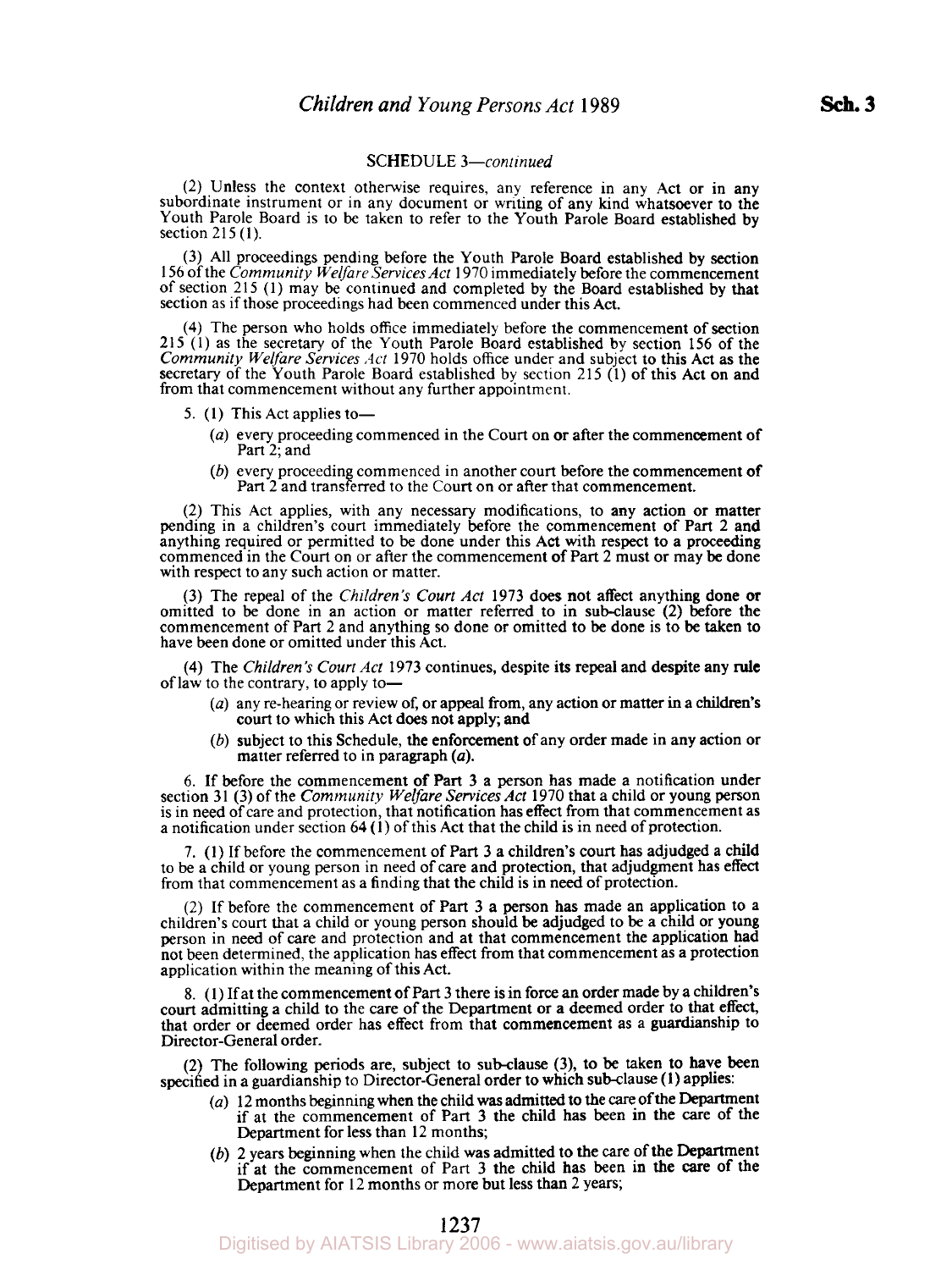## SCHEDULE *3- continued*

(c) 12 months beggining when the child's placement in the *care* of the Department was last reviewed and extended before the commencement of Part 3 if at that commencement the child has been in the *care* of the Department for **2** years of more.

(3) In the *case* of an order admitting a child to the care of the Department that was deemed to **arise** under section *35* of the *Community Welfare Services Act* **1970 as** amended by the *Community Welfare Services Act* **1978,** the period for which the guardianship *to*  Director-General order referred to in sub-clause (1) is to be taken to remain in force is the **period** for which that deemed order continues in force under section *35* of the Director-General order referred to in sub-clause (1) is to be take<br>the period for which that deemed order continues in force un<br>Community Welfare Services Act 1970 and for this purpose —

- *(a)* section **35** of that **Act** (except sub-section **(3))** continues to apply, despite its repeal; and
- (b) the guardianship to Director-General order may not be extended or revoked under Subdivision **7** of Division **6** of Part **3** of this **Act.**

9. (1) If before the commencement of Part **3** a children's **court** has adjudged a child to be a child or young person whose care and custody **are** likely to be seriously disrupted, that adjudgment **has** effect from that commencement **as** a finding that there is a substantial and presently irreconcilable difference between the person who has custody of the child and the child to such an extent that the *care* and control of the child **are** likely **to** be seriously disrupted.

**(2)** If before the commencement of Part 3 a person has made an irreconcilable Welfare Services Act **1970** and at that commencement the application had not been determined, the application has effect from that commencement as an irreconcilable difference application within the meaning of **this Act.** 

10. (1) If at the commencement of Part 3 there is in force a supervision order made by a children's court under section 26 (1) *(g)* or 27 *(c)* of the *Children's Court Act* 1973, that order has effect from that commencement as a supervision order made under **this Act.**  10. (1) If at the commencement of Part 3 there is in force a su

**(2)** The period for which a supervision order to which sub-clause **(1)** applies remains in force from the cornmencement of **Part** 3 is the period after that commencement for which the supervision order would have remained in force if **this Act** had not been passed, even though that period may exceed **2** years.

1 1. If before the commencement of **Part 3** a children's **court** has adjourned a proceeding under section **27** *(d)* of the *Children's Court Act* **1973** and at that commencement the period of adjournment has not expired, the provisions of the *Children's Court Act* **1973**  continue, despite their repeal, to apply **to** that adjournment but if the child **appears** before the Court for the further hearing of the proceeding and the **Court** is satisfied that the child has failed **to** be of good behaviour or has not complied with any other condition **imposed**  by the court, it may make a protection **order in** respect of the child.

**12.** The repeal of **section** 335 of the *Crimes Act* **1958** and the enactment of **section 127** of this **Act** does not affect the hearing and determination of a charge for an offence against a child who **was** under the age of **10 years** but of or above the **age** of **8** years at the time of the **alleged** offence if the offence is **alleged** to have **been committed** before the commencement of section **127.** 

**1 3.** If before the commencement of **Part** 4 a **children's court has** adjourned a proceeding under section **26 (1)** (b) of the *Children's Court Act* **1973** and at that commencement the **period** of adjournment has not expired, the **provisions** of the *Children's Court Act* **1973**  continue, despite their repeal, to apply to that adjournment but if the child appears before the **Court** for the further hearing of the proceeding and the **Court** is satisfied that the **child**  has failed to be of **good** behaviour or has not complied with any **other condition imposed**  by the **court,** it may deal with the child **as** if the **Court** had just been **satisfied** of the child's guilt of the offence with which the child **was** charged.

14. **(1)** If **at** the commencement of **Part 4** there is in force **a probation** *order* made **by**  a children's **court** under section **26 (1) (c)** of the *Children's Court* Act **1973,** that **order has**  effect from that commencement **as** a probation **order made** under **this** *Act.* 

**(2)** The **period** for which a probation **order to which** sub-clause **(1) applies remains**  in force from the commencement of Part **4 is** the period **after** that commencement for which the probation order would have remained **in** force if this **Act** had not **been** passed,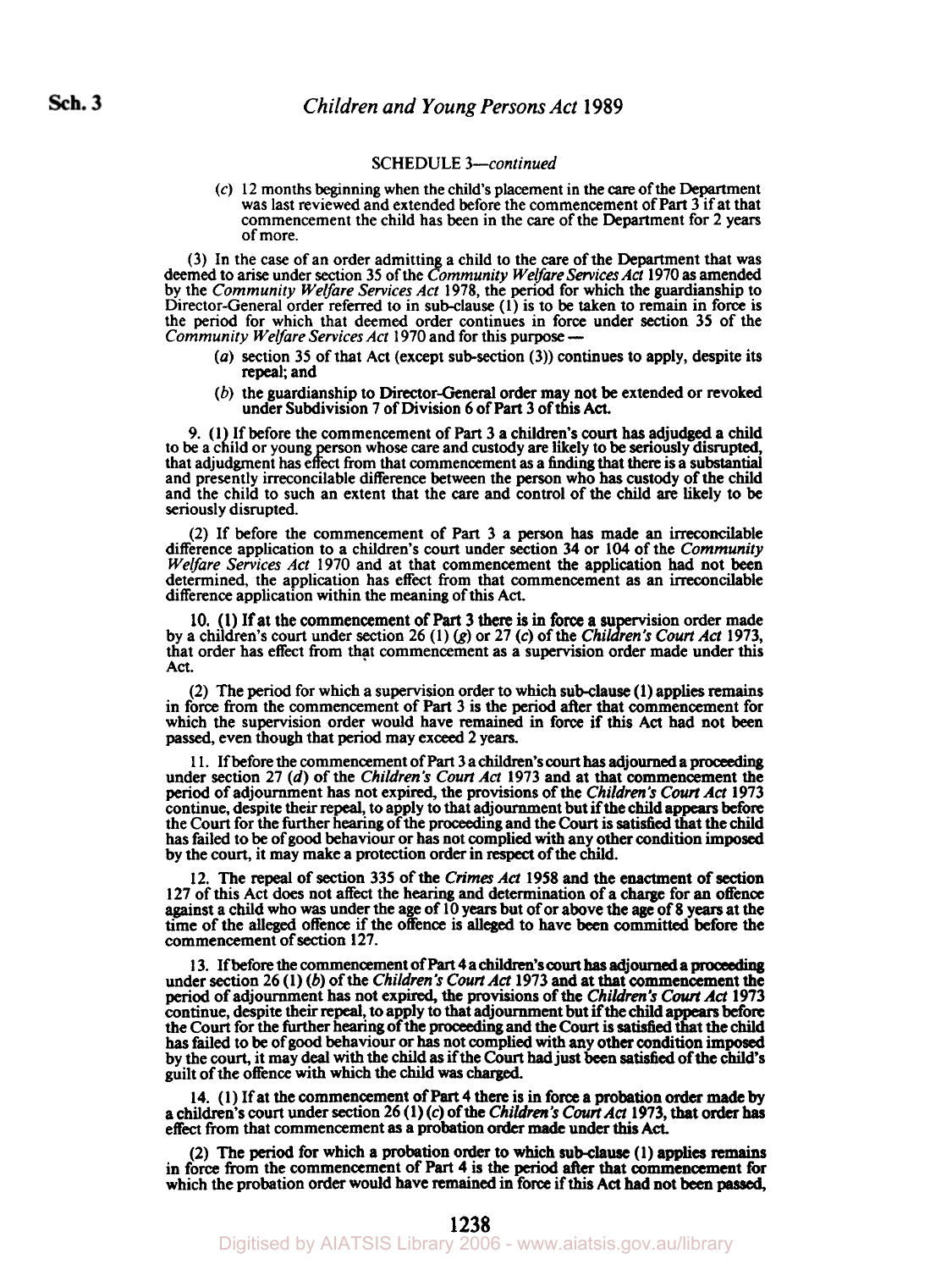### **SCHEDULE** *3-continued*

even though that period may exceed the period for which such an order could be made under this Act.

**15.** The provisions of this Act relating to a default in the payment of a monetary penalty apply to a default in the payment of a penalty imposed on a child by a children's court under section **26 (1)** (d) of the *Children's Court Act* **1973** before the Commencement of Part **4.** 

16. If before the commencement of Part 4 a children's court has under section 26 (1) (e) of the *Children's Court Act* 1973 discharged a child conditionally on the child entering into a recognizance to be of good behaviou by the Court and at that commencement the period limited by the recognizance has not expired, the provisions of the *Children's Court Act* **1973** continue, despite their repeal, to apply to that recognizance but if the child appears before the Court for punishment under that recognizance and the Court is satisfied that the child has failed to be *of* good behaviour or to observe any other condition imposed by the court, it may deal with the child as if the Court had just been satisfied of the child's guilt of the offence in respect of which the child was discharged on entering into the recognizance.

**17. (1)** A permit issued under section **200** of the *Community Welfare Services Ad*  **1970** and in force immediately before the commencement of section **256** of this Act **has**  effect as if it were a permit issued under section **256** of this Act.

**(2)** An order made by the Youth Parole Board under Division *3* of **Part VIII** of the *Community Welfare Services Act* **1970** and in **force** immediately before the commencement of section **21 5 (1)** of this Act has effect **as** if it were an order made under **this** Act by the Youth Parole Board established by section **2 15 (1)** of this Act.

*(3)* A permit or order which under this clause has effect **as** if it were issued or made under this Act may be enforced, varied, amended, cancelled or revoked under the provisions of this Act which relate to permits or orders of that kind.

**18.** The State Guardianship Fund established under section **125** is the same fund **as**  the State Wards Fund established under section *38* of the *Community Welfare Services Act* **1970.** 

**19. (1)** A children's reception centre **or** children's home established under section **27**  of the *Community Welfare Services Act* **1970 as** in force immediately before **the**  commencement of section **57** of this Act is deemed to be a community **service** established under section **57** of this Act.

**(2)** A place, establishment or institution appointed under section **92** of the *Community We fare Services Act* **1970** as in force immediately before the commencement of section **249** of this Act as a youth hostel is deemed to be a community service established under section **57** of this Act, if operated by the Department, or a community **service** approved under section **58 (1)** of this Act, if not operated by the Department.

*(3)* A children's reception centre, children's home or foster *care* agency approved under section **29** of the *Community Welfare Services Act* **1970 as** in force immediately before the commencement of section **58 (1)** of **this** Act is deemed to **be** a community service approved under section **58 (1)** of this Act.

**(4)** A place, establishment or institution appointed under section **92** of the *Community We fare Services Act* **1970** as in force immediately before the commencement of **section 249** of this Act as a service specified in column **1** of the Table is deemed to be established under section **249** of this Act as the service specified opposite it in column **2** of the Table.

**TABLE** 

| Column 1              | Column 2              |
|-----------------------|-----------------------|
| Remand centre         | Remand centre         |
| Youth training centre | Youth training centre |

(5) A place, establishment or institution appointed under section 92 of the *Community Welfare Services Act* 1970 as in force immediately before the commencement of section **249** of this Act **as** a youth welfare **service** is deemed to be a youth supervision unit established under section **249** of **this** Act, if operated by the Department, or a youth